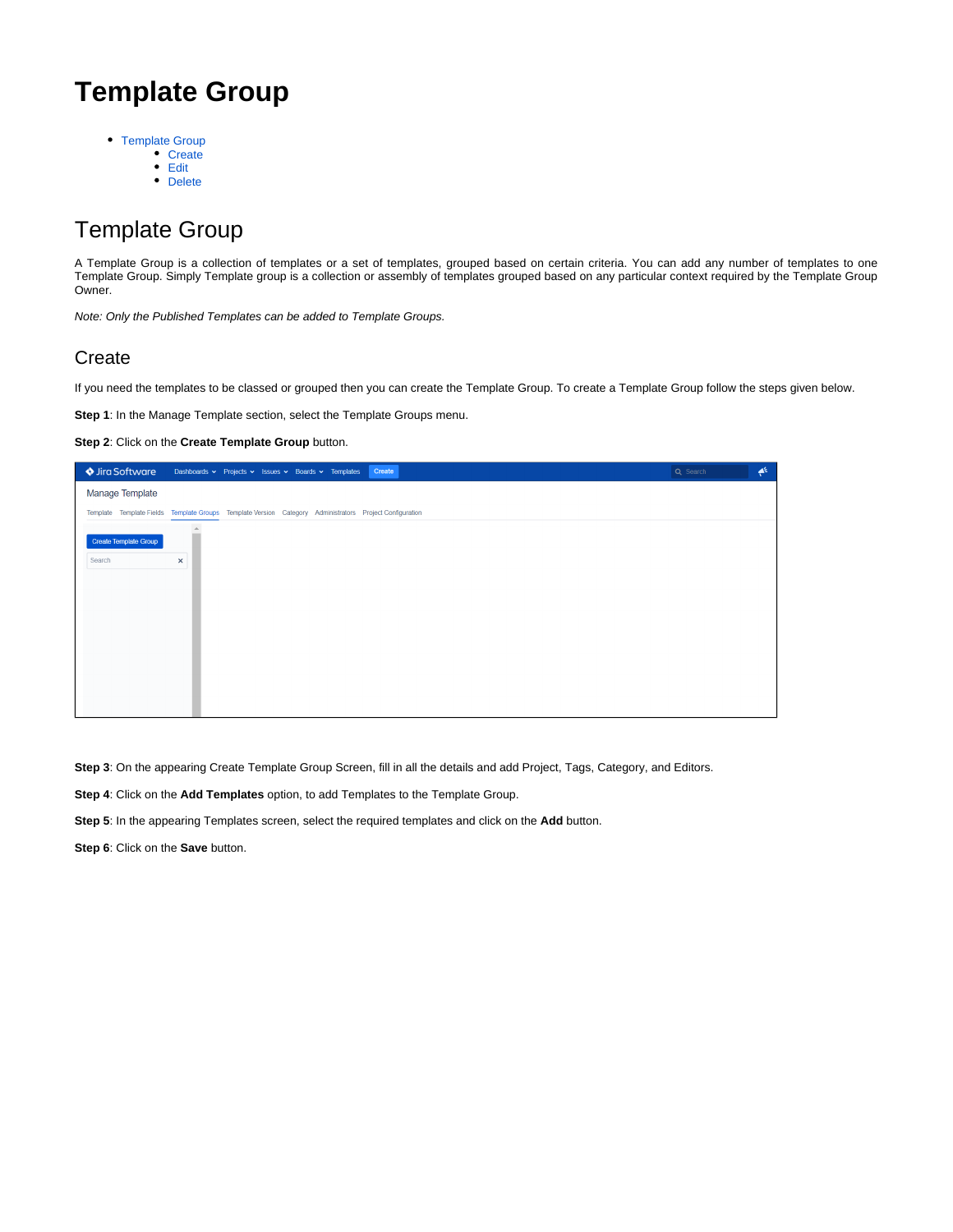| ♦ Jira Software<br>Dashboards v Projects v Issues v Boards v Templates<br>Create                                     | Q Search | $A^{\epsilon}$ & $O$<br>$\bullet$ |
|----------------------------------------------------------------------------------------------------------------------|----------|-----------------------------------|
| Manage Template                                                                                                      |          |                                   |
| Template Template Fields Template Groups Template Version Category Administrators Project Configuration              |          |                                   |
| Create Template Group<br><b>Create Template Group</b>                                                                |          |                                   |
| Name*<br>Search<br>$\times$                                                                                          |          |                                   |
| Marketing                                                                                                            |          |                                   |
| Description                                                                                                          |          |                                   |
|                                                                                                                      |          |                                   |
| Project                                                                                                              |          |                                   |
| $\circ$ $\cdot$<br>US Division *                                                                                     |          |                                   |
| Tags                                                                                                                 |          |                                   |
| Select<br>$\checkmark$                                                                                               |          |                                   |
| Sub-Category<br>Category                                                                                             |          |                                   |
| $O \sim$<br>Software<br>License $\times$ Subscription $\times$<br>$\checkmark$                                       |          |                                   |
| <b>Add Editors</b><br><b>Users</b><br>Add                                                                            |          |                                   |
| erajesh2111mca@gmail.c x add more people.<br>Users<br>$\checkmark$<br>Users who will be able to edit Template Group. |          |                                   |
| Editors:                                                                                                             |          |                                   |
| Templates*<br>Add Templates (1)                                                                                      |          |                                   |
|                                                                                                                      |          |                                   |
| Cancel<br>Save                                                                                                       |          |                                   |
| $\mathbf{v}$                                                                                                         |          |                                   |
| Templates                                                                                                            | Q        | $\times$                          |

#### The Template Group will be created.

| ♦ Jira Software                                             | Dashboards v Projects v Issues v Boards v Templates<br>Create                                           |                         | $A^{\epsilon}$ <b>0</b> $O$<br>Q Search<br>Q                                |
|-------------------------------------------------------------|---------------------------------------------------------------------------------------------------------|-------------------------|-----------------------------------------------------------------------------|
| Manage Template                                             |                                                                                                         |                         |                                                                             |
|                                                             | Template Template Fields Template Groups Template Version Category Administrators Project Configuration |                         |                                                                             |
| $\mathbb{A}$<br>Create Template Group<br>$\times$<br>Search | Marketing<br>Projects:<br><b>US Division</b><br>Software                                                | Tags:<br>SubCategories: | $\circ$                                                                     |
| Marketing                                                   | Categories:<br>rajesh2111mca@gmail.com<br>Created By:<br>Editors:<br>Users:                             | License, Subscription   |                                                                             |
|                                                             | Groups:                                                                                                 |                         | Q                                                                           |
|                                                             | Templates                                                                                               |                         | $\times$                                                                    |
|                                                             | Name<br>Description                                                                                     | <b>Added On</b>         | Added By                                                                    |
|                                                             | Atlassian Marketing                                                                                     | Just now                | rajesh2111mca@gmail.com                                                     |
|                                                             |                                                                                                         |                         | 50 $\blacktriangledown$ $ \langle$ $\langle$ 1-1 of 1 $\rangle$ $\rangle$ ) |
|                                                             |                                                                                                         |                         |                                                                             |
|                                                             |                                                                                                         |                         |                                                                             |
|                                                             |                                                                                                         |                         |                                                                             |
|                                                             |                                                                                                         |                         |                                                                             |
| ◚                                                           |                                                                                                         |                         |                                                                             |
| Success                                                     | $\times$<br>Marketing has been successfully added.                                                      |                         |                                                                             |
|                                                             |                                                                                                         |                         |                                                                             |

## <span id="page-1-0"></span>Edit

Note: Only the user who created the Template Group, the Application Admin, and the users with edit permission for the Template Group can edit the Template Group.

You need to edit the Template Group if you need to add another template that is newly created or you need to remove an existing template that is currently not active. To edit the Template Group follow the steps given below.

**Step 1**: In the Manage Template section, select the Template Groups menu.

**Step 2**: Select the required Template Group to edit, from the list of Template Groups.

**Step 3**: Click on the Settings icon and select the **Edit** option.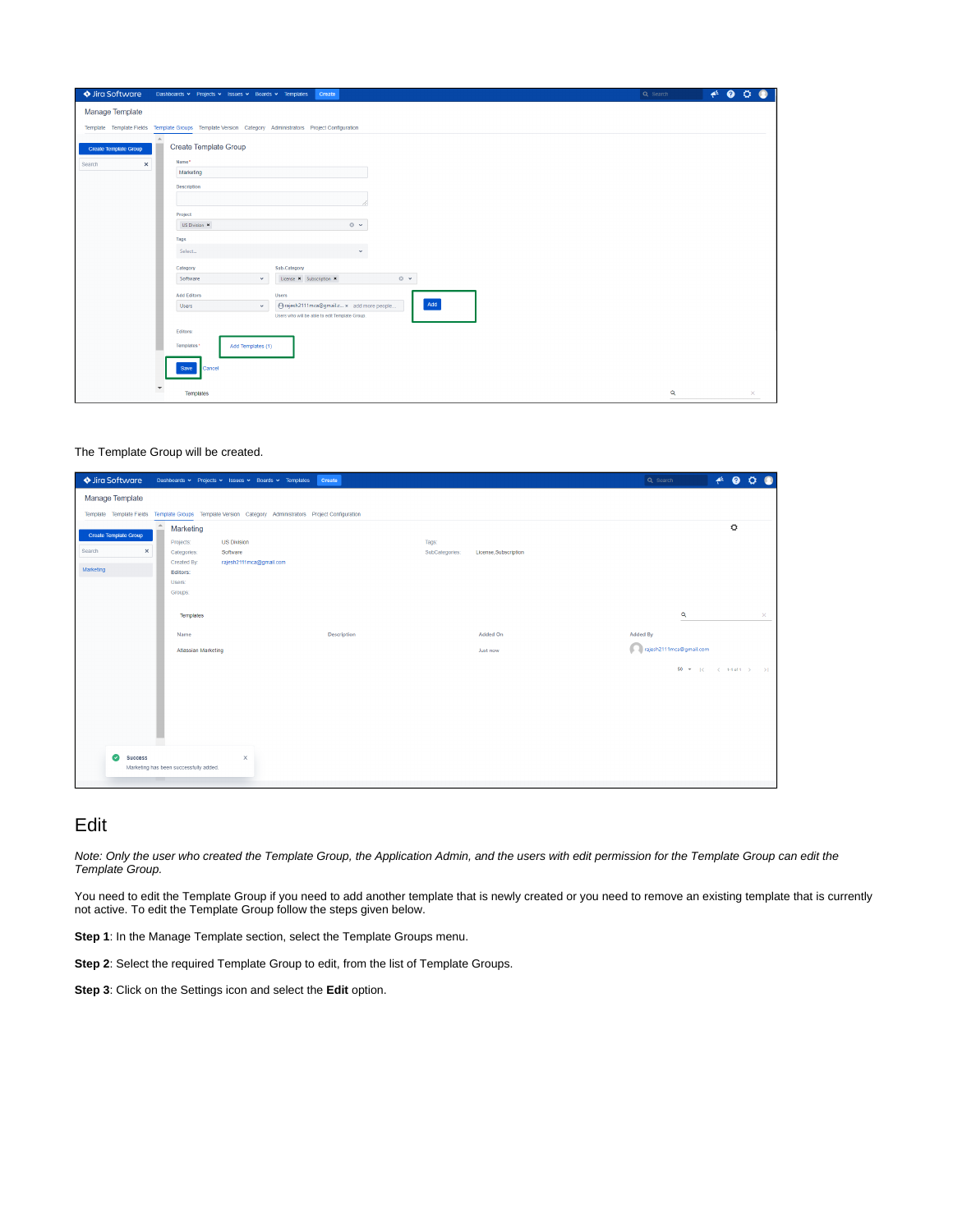| ♦ Jira Software                                                 | Dashboards v Projects v Issues v Boards v Templates                                                                              | <b>Create</b> |                                                  | $\triangleq$ 0<br>$\bullet$<br><b>TOP</b><br>Q Search |
|-----------------------------------------------------------------|----------------------------------------------------------------------------------------------------------------------------------|---------------|--------------------------------------------------|-------------------------------------------------------|
| Manage Template                                                 |                                                                                                                                  |               |                                                  |                                                       |
|                                                                 | Template Template Fields Template Groups Template Version Category Administrators Project Configuration                          |               |                                                  |                                                       |
| <b>Create Template Group</b><br>Search<br>$\times$<br>Marketing | Marketing<br>US Division<br>Projects:<br>Categories:<br>Software<br>rajesh2111mca@gmail.com<br>Created By:<br>Editors:<br>Users: |               | Tags:<br>SubCategories:<br>License, Subscription | ۰<br>Edit<br>Delete                                   |
|                                                                 | Groups:<br>Templates<br>Name                                                                                                     | Description   | Added On                                         | $\alpha$<br>$\times$<br>Added By                      |
|                                                                 | Atlassian Marketing                                                                                                              |               | Just now                                         | rajesh2111mca@gmail.com                               |
|                                                                 |                                                                                                                                  |               |                                                  | 50 W   < < 1-1 of 1 > > >                             |

**Step 4**: On the appearing Edit Template Group screen, make the required changes.

#### **Step 6**: Click on the **Save** button.

| ♦ Jira Software       | Dashboards v Projects v Issues v Boards v Templates<br>Create                                           | Q Search | $A^k$ <b>0</b> 0 0 0 |
|-----------------------|---------------------------------------------------------------------------------------------------------|----------|----------------------|
| Manage Template       |                                                                                                         |          |                      |
|                       | Template Template Fields Template Groups Template Version Category Administrators Project Configuration |          |                      |
| Create Template Group | $\mathcal{A}_1$<br><b>Edit Template Group</b>                                                           |          |                      |
| $\times$<br>Search    | Name*                                                                                                   |          |                      |
|                       | Marketing                                                                                               |          |                      |
| Marketing             | Description                                                                                             |          |                      |
|                       |                                                                                                         |          |                      |
|                       | Project                                                                                                 |          |                      |
|                       | $\circ$ $\cdot$<br>US Division *                                                                        |          |                      |
|                       | Tags                                                                                                    |          |                      |
|                       | Select<br>$\checkmark$                                                                                  |          |                      |
|                       | Sub-Category<br>Category                                                                                |          |                      |
|                       | $\circ$ $\sim$<br>Software<br>License * Subscription *<br>$\checkmark$                                  |          |                      |
|                       | <b>Add Editors</b><br><b>Users</b>                                                                      |          |                      |
|                       | Add<br><b>Users</b><br>Search for Users<br>$\checkmark$                                                 |          |                      |
|                       | Users who will be able to edit Template Group.                                                          |          |                      |
|                       | Editors:                                                                                                |          |                      |
|                       | Templates*<br>Add Templates (1)                                                                         |          |                      |
|                       | Cancel<br>Save<br>$\checkmark$                                                                          |          |                      |

The Template Group will be modified.

## <span id="page-2-0"></span>Delete

Note: Only the user who created the Template Group, the Application Admin, and the users with edit permission for the Template Group can delete the Template Group.

If you need to remove any Template Group, the Template Manager Application provides you the option to delete the Template Group. To delete any Template Group follow the steps mentioned below.

**Step 1**: In the Manage Template section, select the Template Groups menu.

**Step 2**: Select the required Template Group to delete, from the list of Template Groups.

**Step 3**: Click on the Settings icon and select the **Delete** option.